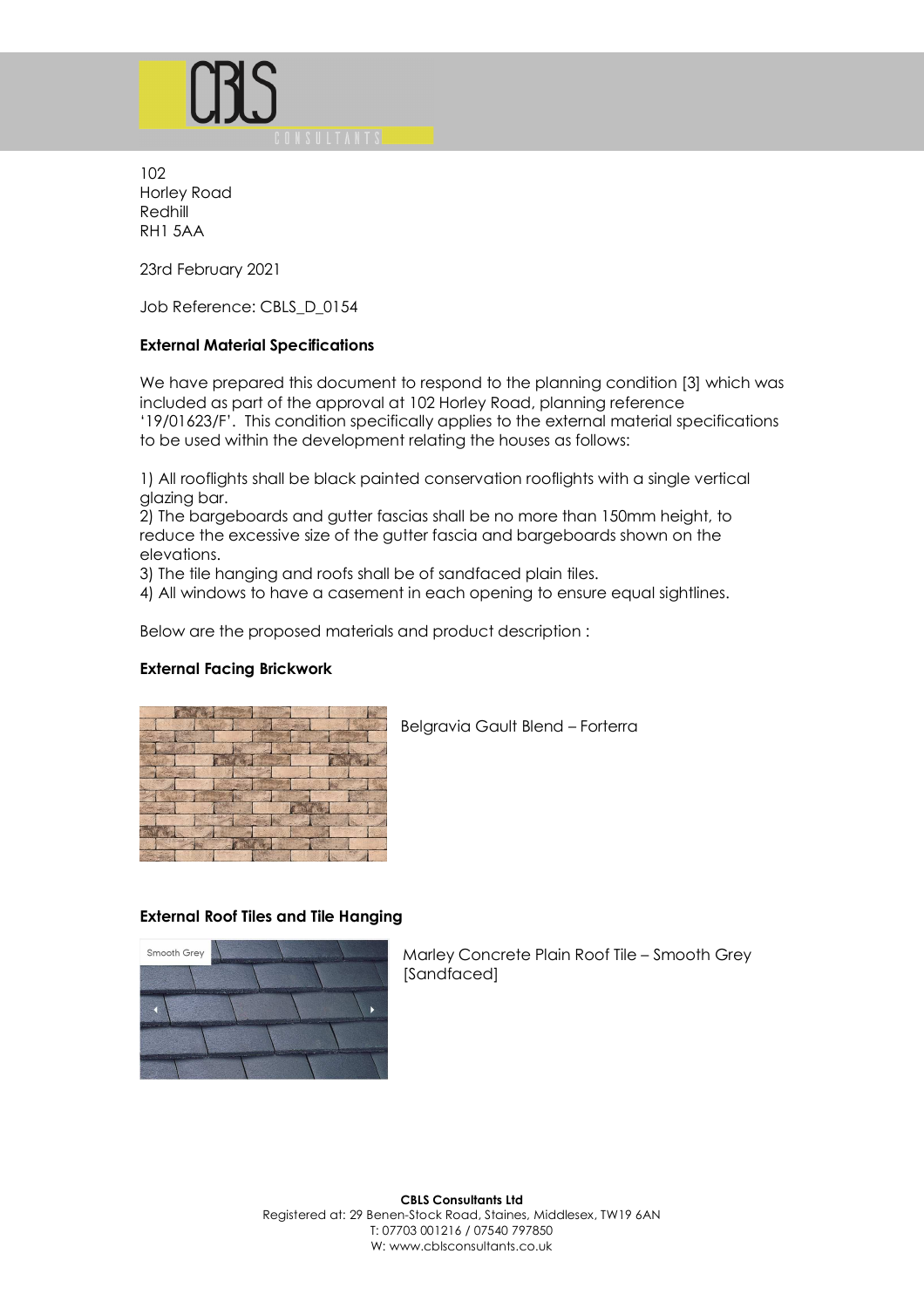

# **Fascia & Soffit Boards**



Black UPVC Fascia and Soffit boards max height 150mm

#### **Windows**



### New aluminium windows in RAL 7040

**Guttering** 



Black UPVC Ogee Style Guttering

**CBLS Consultants Ltd**  Registered at: 29 Benen-Stock Road, Staines, Middlesex, TW19 6AN T: 07703 001216 / 07540 797850 W: www.cblsconsultants.co.uk